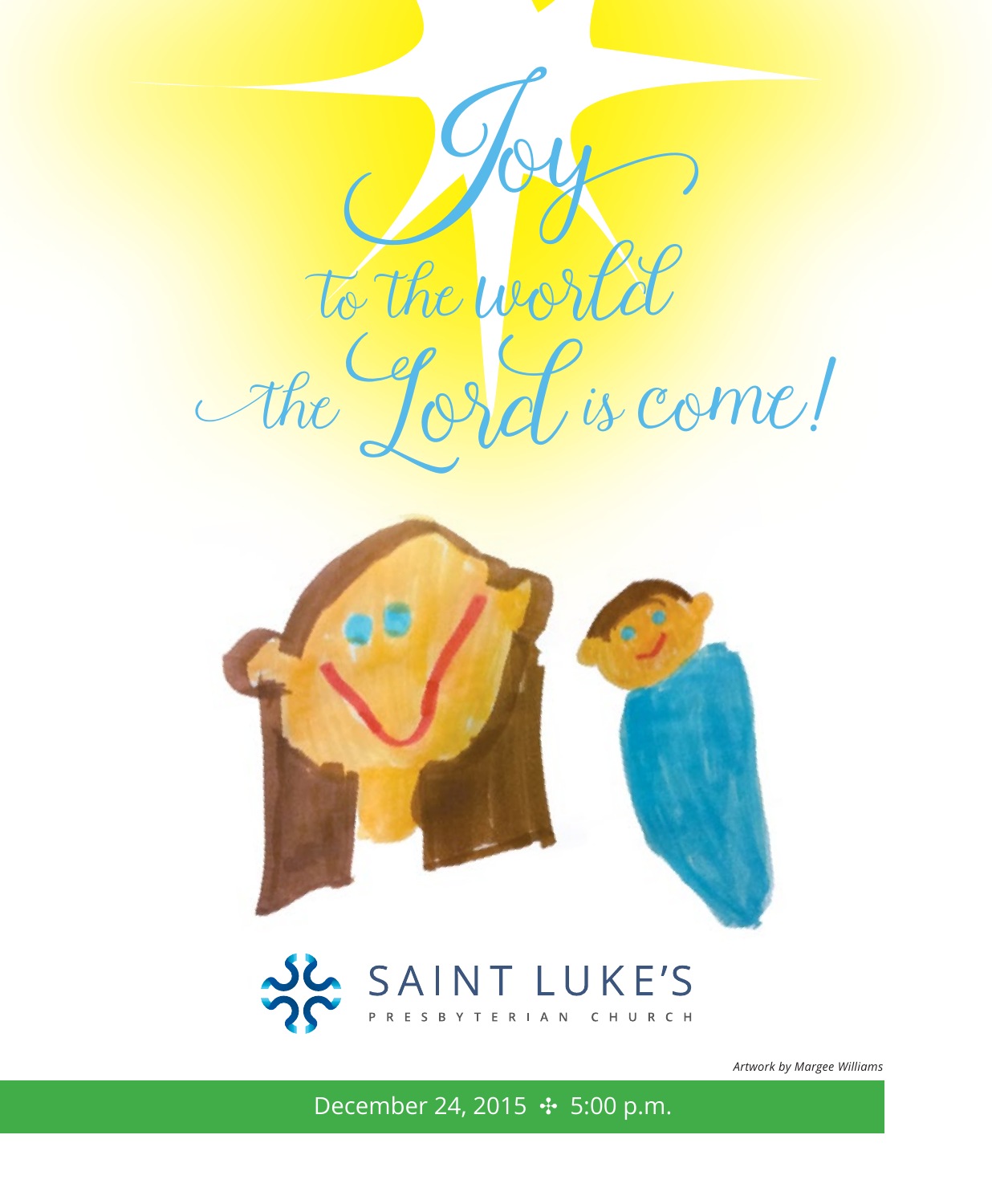*Thank you for joining us! If you'd like, there is childcare available in room 117 for infants and toddlers. For more information about Saint Luke's programs, preschool, and ministries, please visit our website, slpres. org, or talk with one of our pastors. Have a blessed Christmas and a grace-filled New Year!*

| <b>Prelude</b>                                                                                                                                                                                                                                                                                | Manger Medley arr. Mark Hayes<br>Sydney Sloan, flute<br>Christmas Day in the Morning arr. Gilbert Martin                                                                                                                                                                                                                                                                                                                                                                                                                                                                                                                                                                                                                                                                                                                                                                                                                                                                                                                                                                                                               |  |  |
|-----------------------------------------------------------------------------------------------------------------------------------------------------------------------------------------------------------------------------------------------------------------------------------------------|------------------------------------------------------------------------------------------------------------------------------------------------------------------------------------------------------------------------------------------------------------------------------------------------------------------------------------------------------------------------------------------------------------------------------------------------------------------------------------------------------------------------------------------------------------------------------------------------------------------------------------------------------------------------------------------------------------------------------------------------------------------------------------------------------------------------------------------------------------------------------------------------------------------------------------------------------------------------------------------------------------------------------------------------------------------------------------------------------------------------|--|--|
| Welcome                                                                                                                                                                                                                                                                                       | Shannon Dill                                                                                                                                                                                                                                                                                                                                                                                                                                                                                                                                                                                                                                                                                                                                                                                                                                                                                                                                                                                                                                                                                                           |  |  |
| <b>Lighting of Advent Wreath</b><br>The Shelton Family                                                                                                                                                                                                                                        |                                                                                                                                                                                                                                                                                                                                                                                                                                                                                                                                                                                                                                                                                                                                                                                                                                                                                                                                                                                                                                                                                                                        |  |  |
| <b>Reader 1</b>                                                                                                                                                                                                                                                                               | Katie Miller                                                                                                                                                                                                                                                                                                                                                                                                                                                                                                                                                                                                                                                                                                                                                                                                                                                                                                                                                                                                                                                                                                           |  |  |
| <b>Scripture</b>                                                                                                                                                                                                                                                                              | Isaiah 9:2<br><b>Tony Barnhart</b>                                                                                                                                                                                                                                                                                                                                                                                                                                                                                                                                                                                                                                                                                                                                                                                                                                                                                                                                                                                                                                                                                     |  |  |
| * Hymn                                                                                                                                                                                                                                                                                        | O Come, Little Children                                                                                                                                                                                                                                                                                                                                                                                                                                                                                                                                                                                                                                                                                                                                                                                                                                                                                                                                                                                                                                                                                                |  |  |
| 1 Oh,<br>come,<br>2 He's<br>born<br>3 See<br>Mar<br>4 Kneel<br>down<br>all,<br>To<br>Draw<br>me.<br>Are<br>eyes<br>Lift<br>day,<br>small.<br>God's<br>In<br>see,<br>The<br>lies,<br>Re<br>they,<br>$\overline{\phantom{a}}$<br>night<br>To<br>mild,<br>And<br>While<br>love,<br>And<br>boast, | oh,<br>tle<br>chil<br>dren,<br>and<br>lit<br>$\overline{\phantom{a}}$<br>come,<br>one<br>ble<br>for<br>for<br>and<br>in<br>a<br>sta<br>you<br>Jo<br>seph<br>and<br>with<br>love<br>y<br>$beam - ing$<br>Him<br>with<br>and<br>dore<br>$shep -$<br>herds<br>a<br>to<br>Beth<br>the<br>le - hem<br>haste,<br>$\overline{\phantom{a}}$<br>to<br>man<br>ger<br>$\blacksquare$<br>SO<br>the<br>.by<br>bright<br>light<br>gleam - ing<br>near<br>star -<br>to<br>rude<br>where He<br>the<br>bed<br>ing<br>up -<br>on<br>gaz -<br>lit - tle<br>Him<br>hands<br>and<br>up<br>now<br>praise<br>as<br>Son<br>for<br>you this<br>gift<br>has been<br>sent<br>a<br>dling clothes<br>swad -<br>$ly - ing$ , so<br>meek<br>and<br>SO<br>kneel $\cdot$ ing, with<br>full<br>$shep -$<br>herds<br>hearts<br>of<br>are<br>that<br>$Sav - ior from$<br>joice<br>sin<br>you can<br>a<br>your Re - deem - er, your Joy<br>and $De$ - light.<br>be<br>an - gels, the<br>heav - en - ly<br>Child.<br>pur - er than<br>hal - $le -1u - ja$ hs a - bove.<br>loud<br>an - gels sing<br>of the heav - en - ly<br>host.<br>in the<br>song<br>join |  |  |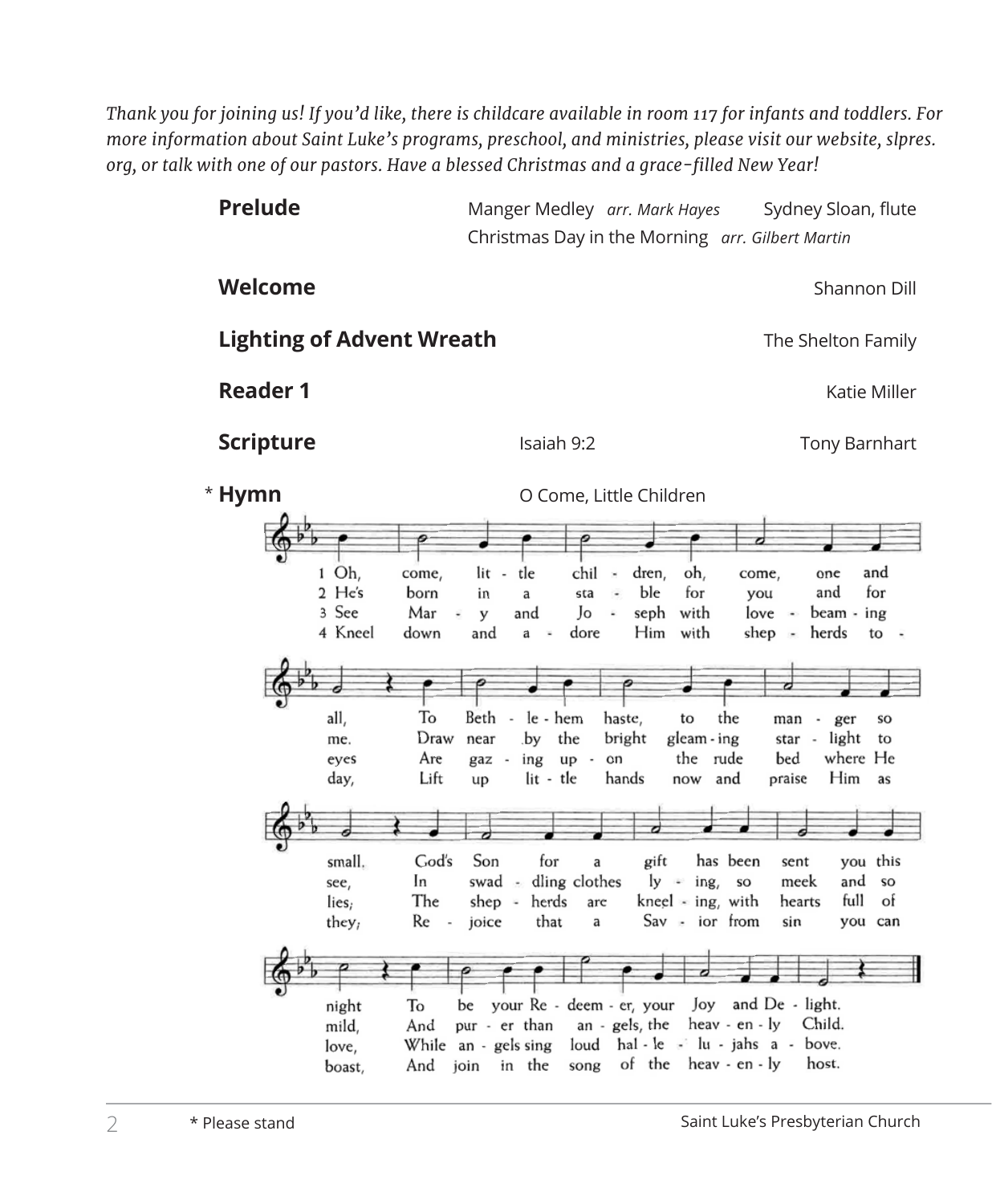

*Artwork by Avery Williams*





| <b>Scripture</b>     | Luke 1:26-33       | Maria & Tony Barnhart                                 |
|----------------------|--------------------|-------------------------------------------------------|
| <b>Special Music</b> | Hey, Mary          | Kelda, Gil, Allie, Elise,<br>Carlisle & William Hearn |
| <b>Scripture</b>     | Luke 2: 1-5        |                                                       |
| <b>Special Music</b> | Little Donkey      | The Christmas Kid Singers                             |
| <b>Reader 2</b>      | Ansley Crutchfield |                                                       |
| <b>Scripture</b>     | Luke 2:7           |                                                       |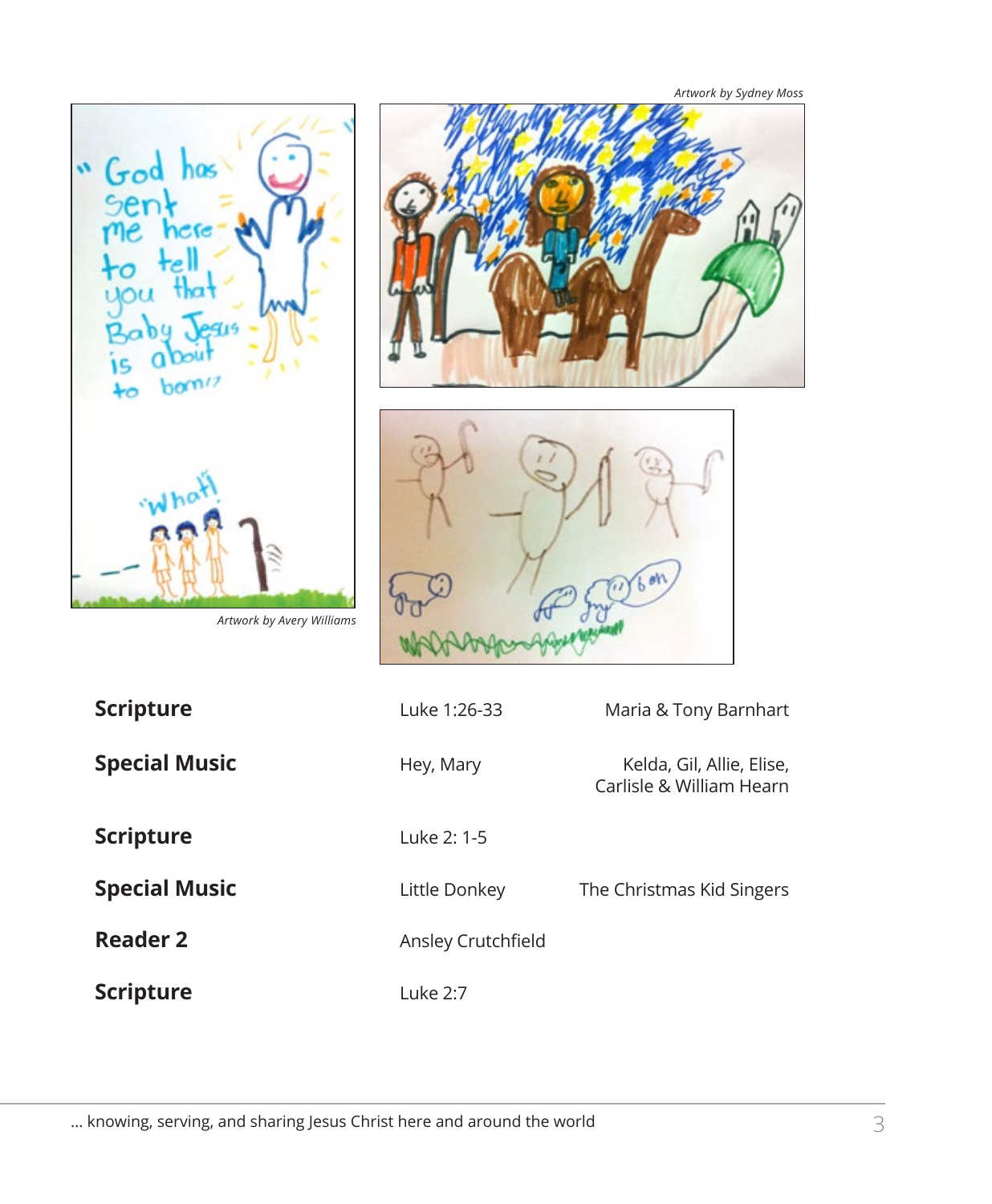**Hymn #115** Away in a Manger

 **Away in a manger, no crib for His bed. The little Lord Jesus lay down His sweet head. The stars in the bright sky looked down where lay. The little Lord Jesus asleep on the hay.** 

 **The cattle are lowing, the poor baby wakes. But little Lord Jesus no crying He makes. I love you, Lord Jesus, look down from the sky, and stay by my cradle 'til morning is nigh.** 

 **Be near me, Lord Jesus, I ask Thee to stay close by me forever and love me, I pray. Bless all the dear children in Thy tender care, and fit us for heaven to live with Thee there.**



## **Reader 4** Clara Young

*When Clara pauses, the big angels will collect all the little angels. After the live sheep exits, wait for the big shepherds to come down the aisle to gather all the little sheep and little shepherds.*

**Hymn #151** We Three Kings of Orient Are

 **O star of wonder, star of night, Star with royal beauty bright, Westward leading, still proceeding, Guide us to thy perfect Light.**

 **Glorious now behold Him arise, King and God and Sacrifice. Alleluia, alleluia! Sounds through the earth and skies.**

 **O star of wonder, star of night, Star with royal beauty bright, Westward leading, still proceeding, Guide us to thy perfect Light**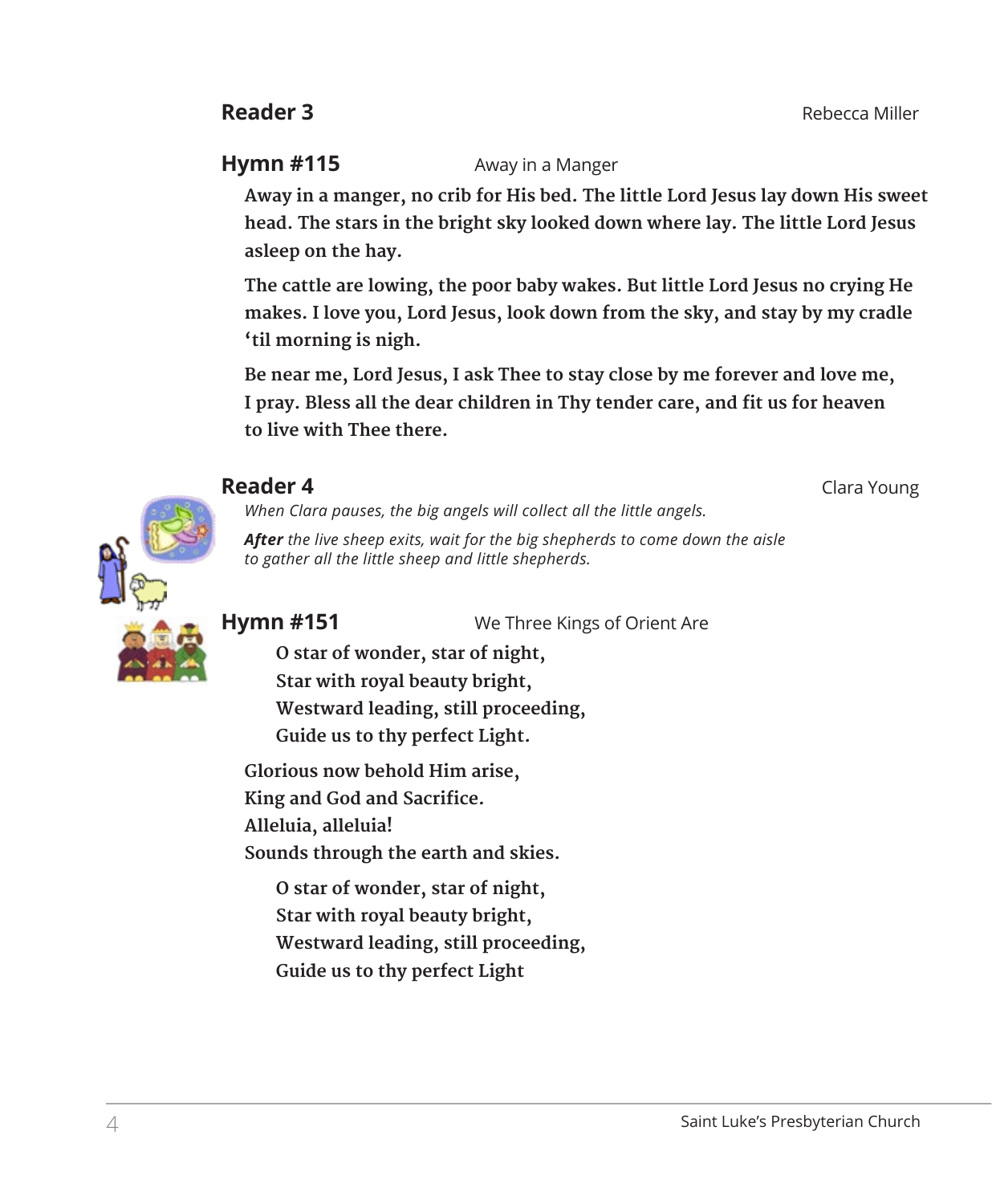

| <b>Reader 5</b>               | Surprise entrance                                                                              |                   |  | <b>Sydney Moss</b><br>Henry Crutchfield |  |
|-------------------------------|------------------------------------------------------------------------------------------------|-------------------|--|-----------------------------------------|--|
| <b>Message</b>                |                                                                                                |                   |  | Shannon Dill                            |  |
|                               | <b>Offering &amp; Offertory</b>                                                                | Emmanuel Hillsong |  | Emily & Drew Wilmesherr                 |  |
| * Christmas Litany<br>Leader: | The people who walked in the darkness saw a great light.                                       |                   |  | <b>Elliott McGoldrick</b>               |  |
| All:                          | Lift up your heads, light is here!                                                             |                   |  |                                         |  |
| Leader:                       | The light shines in the darkness and the darkness did not overcome it.                         |                   |  |                                         |  |
| All:                          | Lift up your heads, hope is here!                                                              |                   |  |                                         |  |
| Leader:                       | A Child, born to be light for us all, came to shine throughout the world<br>and give us peace. |                   |  |                                         |  |
| All:                          | Lift up your heads, peace is here!                                                             |                   |  |                                         |  |
| Leader:                       | A Child, born to be light for us all, came to shine throughout the world<br>and give us love.  |                   |  |                                         |  |
| All:                          | Lift up your heads, love is here!                                                              |                   |  |                                         |  |
| Leader:                       | Lift up your heads                                                                             |                   |  |                                         |  |
| All:                          | And let God's light, hope, joy, peace and love fill the world.                                 |                   |  |                                         |  |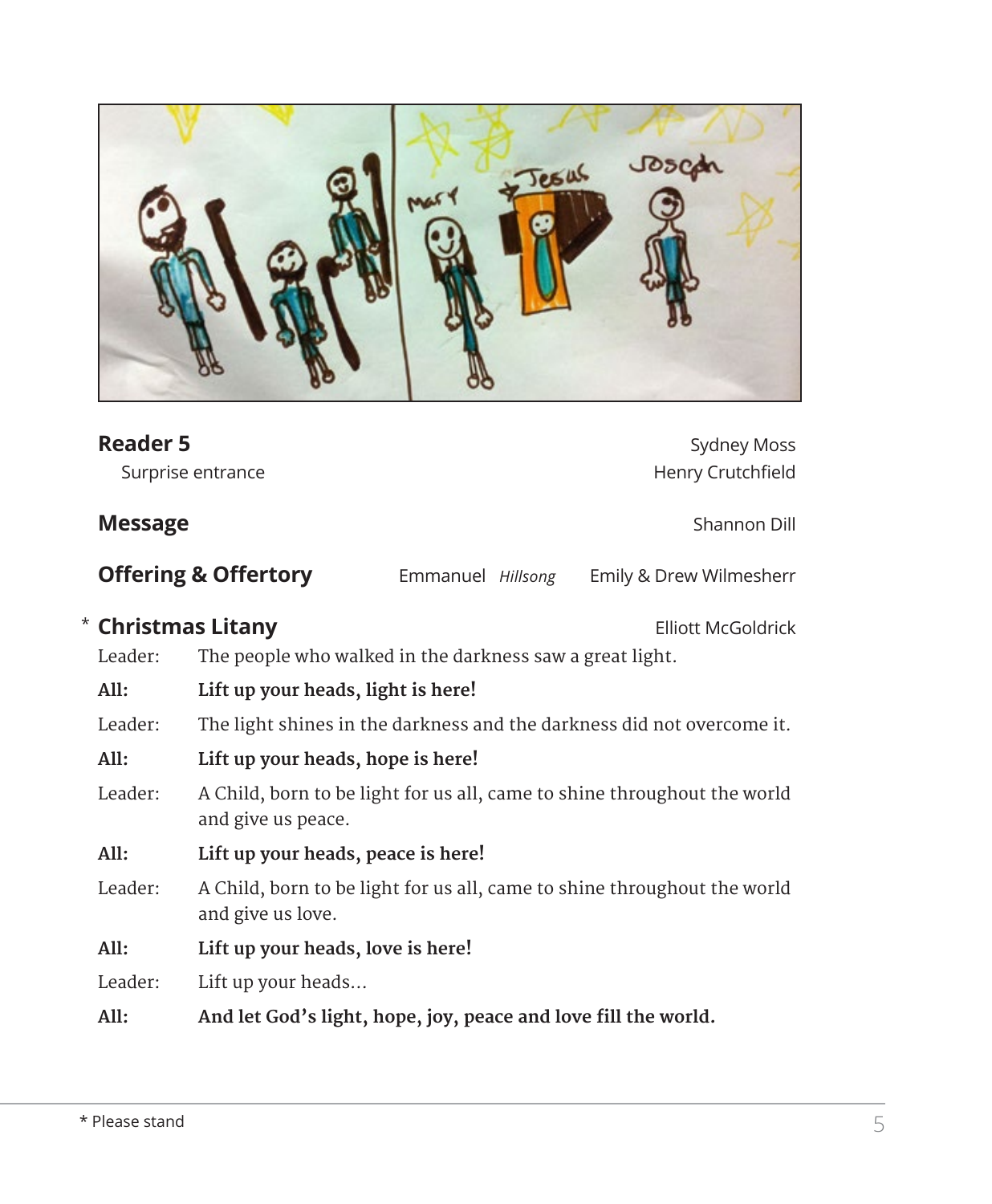#### **Silent Night, Holy Night** *STILLE NACHT*  **Silent night, holy night! All is calm, all is bright, round yon virgin mother and Child! Holy Infant, so tender and mild, sleep in heavenly peace, sleep in heavenly peace. Silent night, holy night! Shepherds quake at the sight.** \* Hymn & Candlelighting

**Glories stream from heaven afar,** 

**heavenly hosts sing "Alleluia!** 

**Christ the Savior is born, Christ the Savior is born!"**

 **Silent night, holy night! Son of God, love's pure light.** 

**Radiant beams from Thy holy face,** 

**With the dawn of redeeming grace,** 

**Jesus, Lord, at Thy birth, Jesus, Lord, at Thy birth.**

 **Silent night, holy night! Wondrous star, lend thy light.** 

**With the angels let us sing,** 

**"Alleluia to our King!** 

**Christ the Savior is born, Christ the Savior is born!"**

*At the conclusion of the hymn, the Sanctuary lights will come up and you are invited to extinguish your Christmas Candle.*

## **Benediction**

**Postlude** Joy To the World *arr. Kevin Olson*

*Artwork by Hannah Price*

*Note: Special thank you to Kelly Sloan for leading the music this evening.*

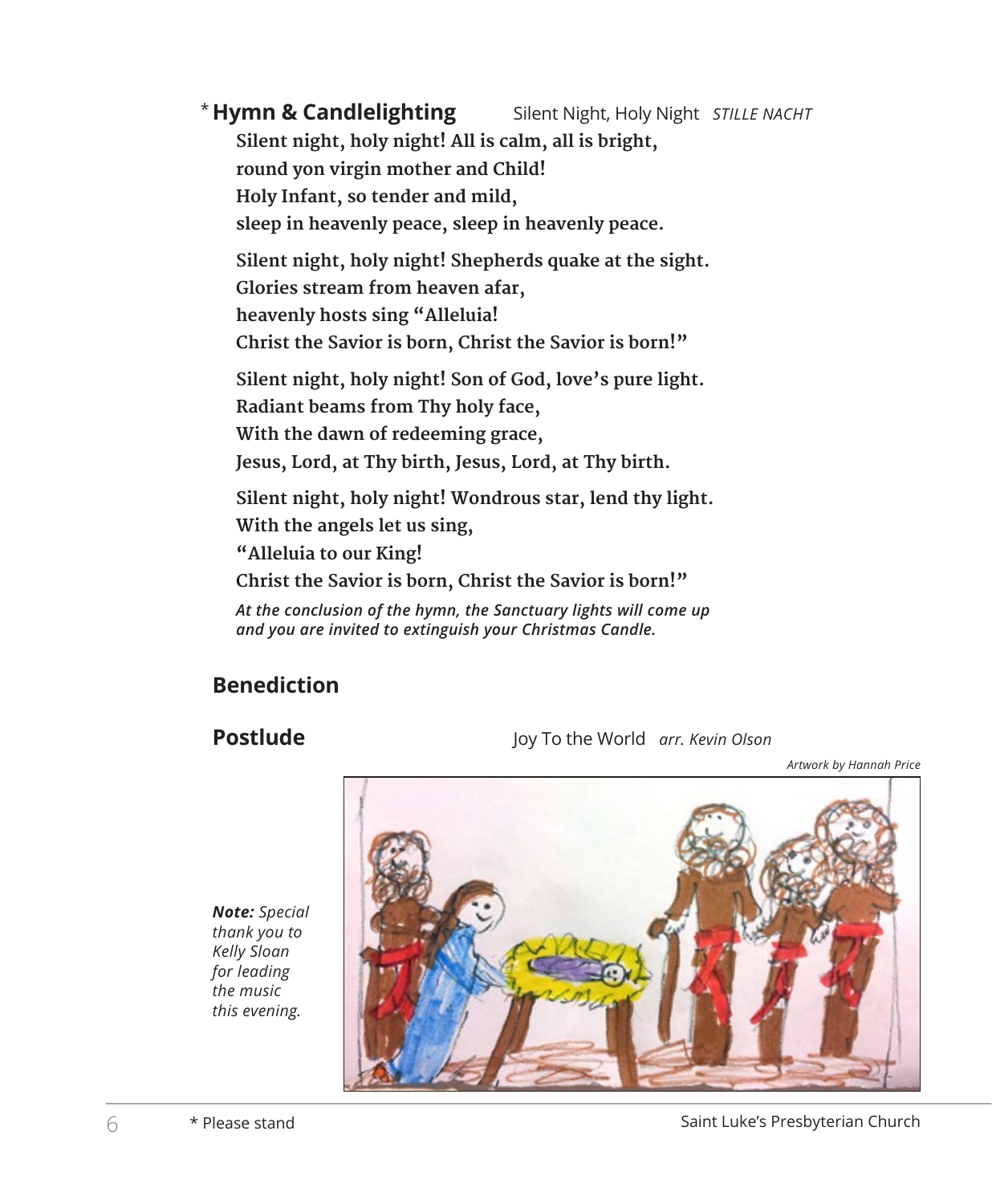## **CAST**

Mary and Joseph: *Molly & Greg Naugher* Baby Jesus: *Charlie Naugher* Shepherd Brothers: *Thomas & James Naugher* Gabriel: *Everett Gaitain* Guiding Angels: *Sophie Price & Nina Gaitan* Live Sheep Shepherds: *Will Cameron & James Crutchfield* Guiding Shepherds: *Nate Moreland, Zach Moreland, Hannah Price, Avery Williams* Wise Men: *Nate Ballow, Owen Hamlin, Brian Fogarty* Lizard: *Henry Crutchfield*

#### **ADULT HELPERS**

*Kari Young, Christine Crutchfield, Elizabeth Moreland, Lauren Fogarty*

#### **MUSIC**

*Christmas Kid Singers Kelly Sloan & Sidney Sloan Kelda, Gil, Allie, Elise, Carlisle, & William Hearn Emily & Drew Wilmesherr*

## **TECHNICAL SUPPORT**

Spotlight: *Miles & Cole Young* Sound: *Roby Price*